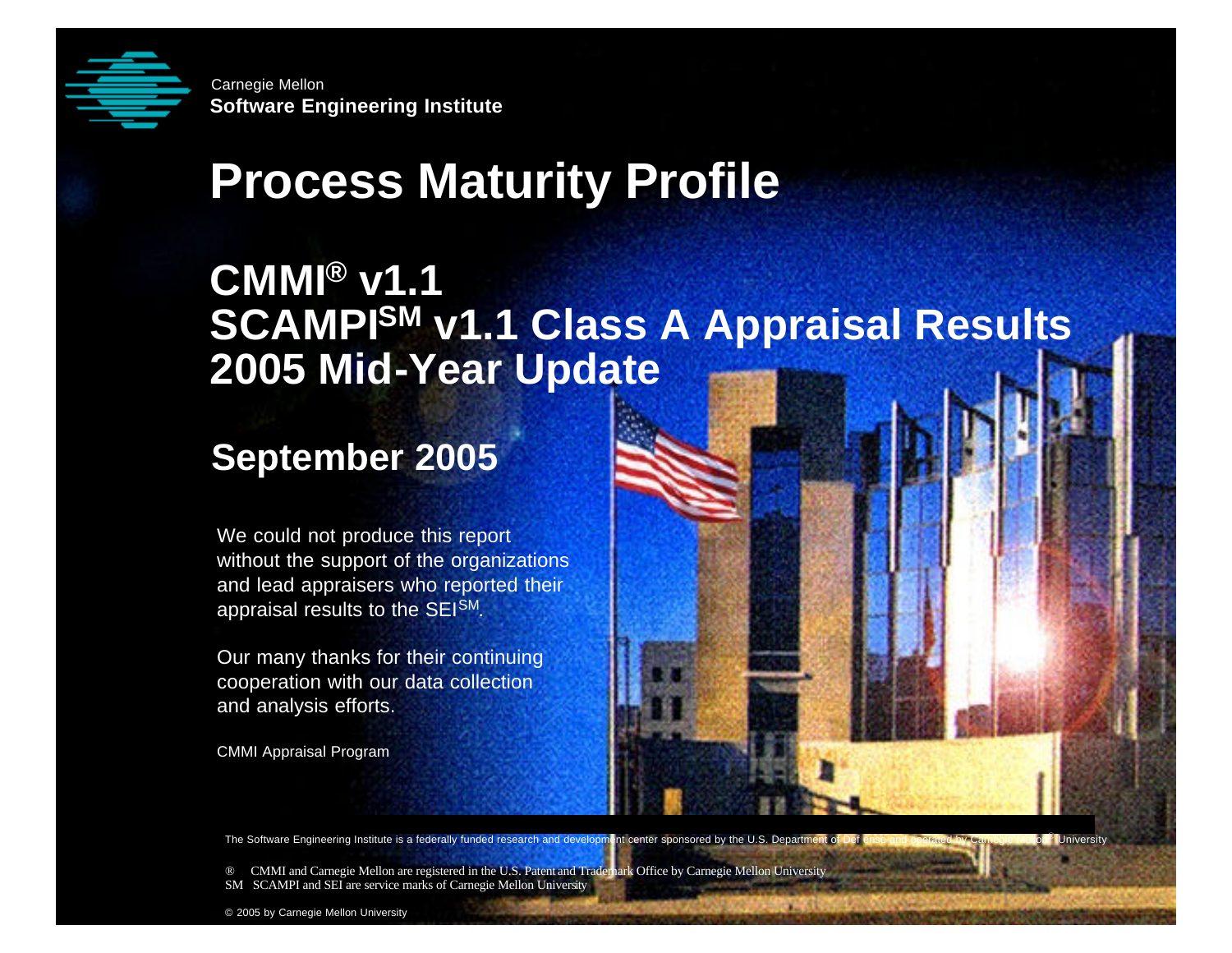



#### **Outline**

**Introduction**

**Current Status**

**Summary**

**Terms used in this Briefing**

#### **How to Report your Appraisal Results to the SEI**

This briefing is based solely on the number of appraisals reported to the SEI. It cannot be used as a source for an exact indicator of all organizations in the world using CMMI models or appraisal methods nor can it be used for certification or verification purposes**.**

The SEI does not certify appraisal results or organizations. The SEI licenses SEI Partners, authorizes lead appraisers and authorizes team leaders to conduct appraisals. Neither the SEI nor any other organization is a "certifying authority" of the results from a SCAMPI appraisal. Therefore requests to the SEI to provide information to be used for this purpose can not be fulfilled. Information provided by the SEI, such as this briefing, is to demonstrate reported results of the use of CMMI products and services only.

Organizations performing source selection or verification should consider performing an evaluation appraisal. For more information on appraisal methods and for a directory of authorized lead appraisers who can perform them, visit: http://www.sei.cmu.edu/appraisal-program/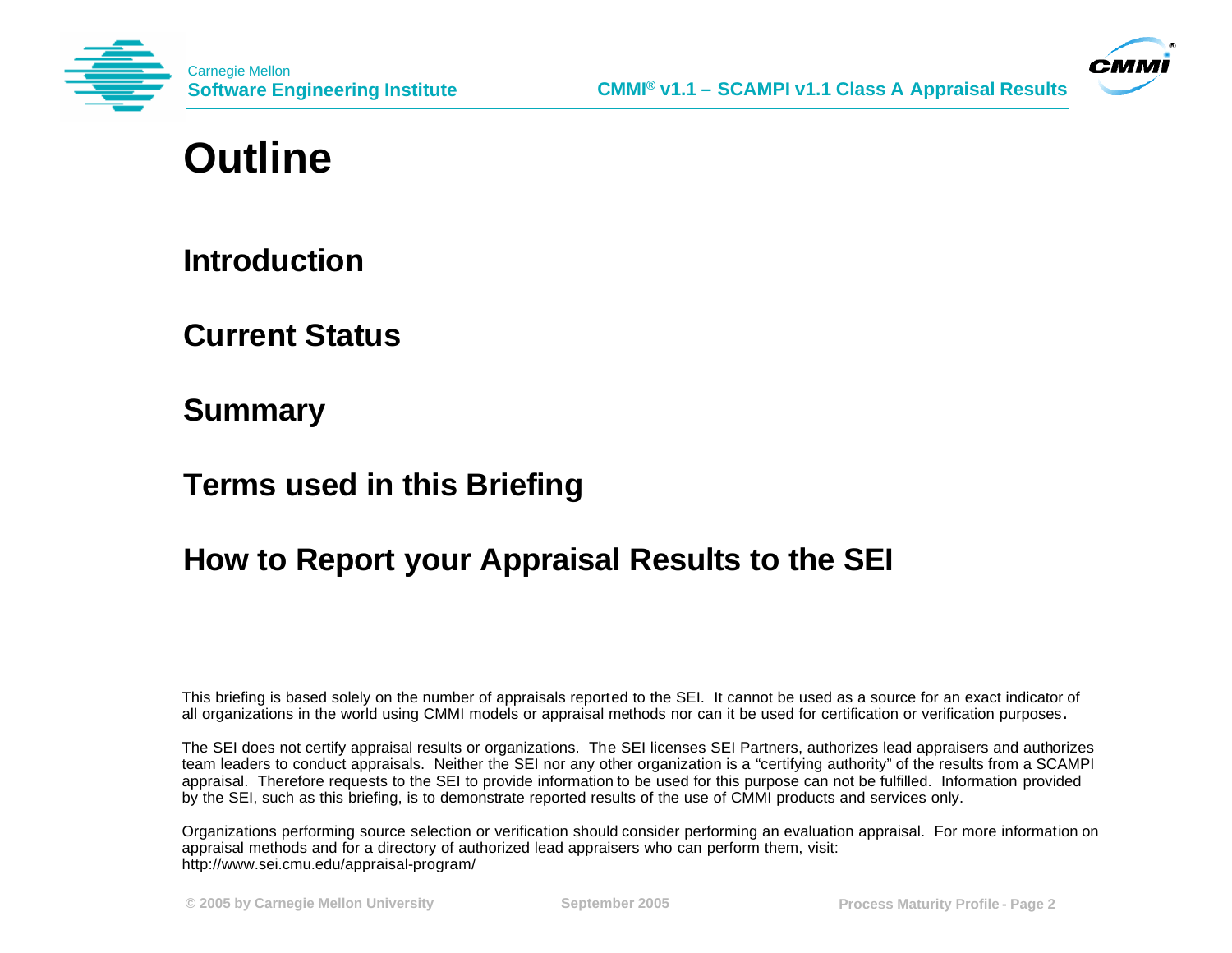



#### **Introduction: Purpose**

**Characterize the adoption of CMMI® ®**

**Describe results from Standard CMMI Appraisal Method for Process Improvement (SCAMPISM), v1.1 Class A appraisals using Capability Maturity Model® Integration (CMMI) v1.1 \***

**Encourage continued reporting of results**

**\*** Organizations previously appraised against CMMI v1.0 and which have not reappraised against v 1.1 are not included in this report

Please visit: http://www.sei.cmu.edu/appraisal-program/profile/about.html for additional information or questions you may have about this briefing before contacting the SEI directly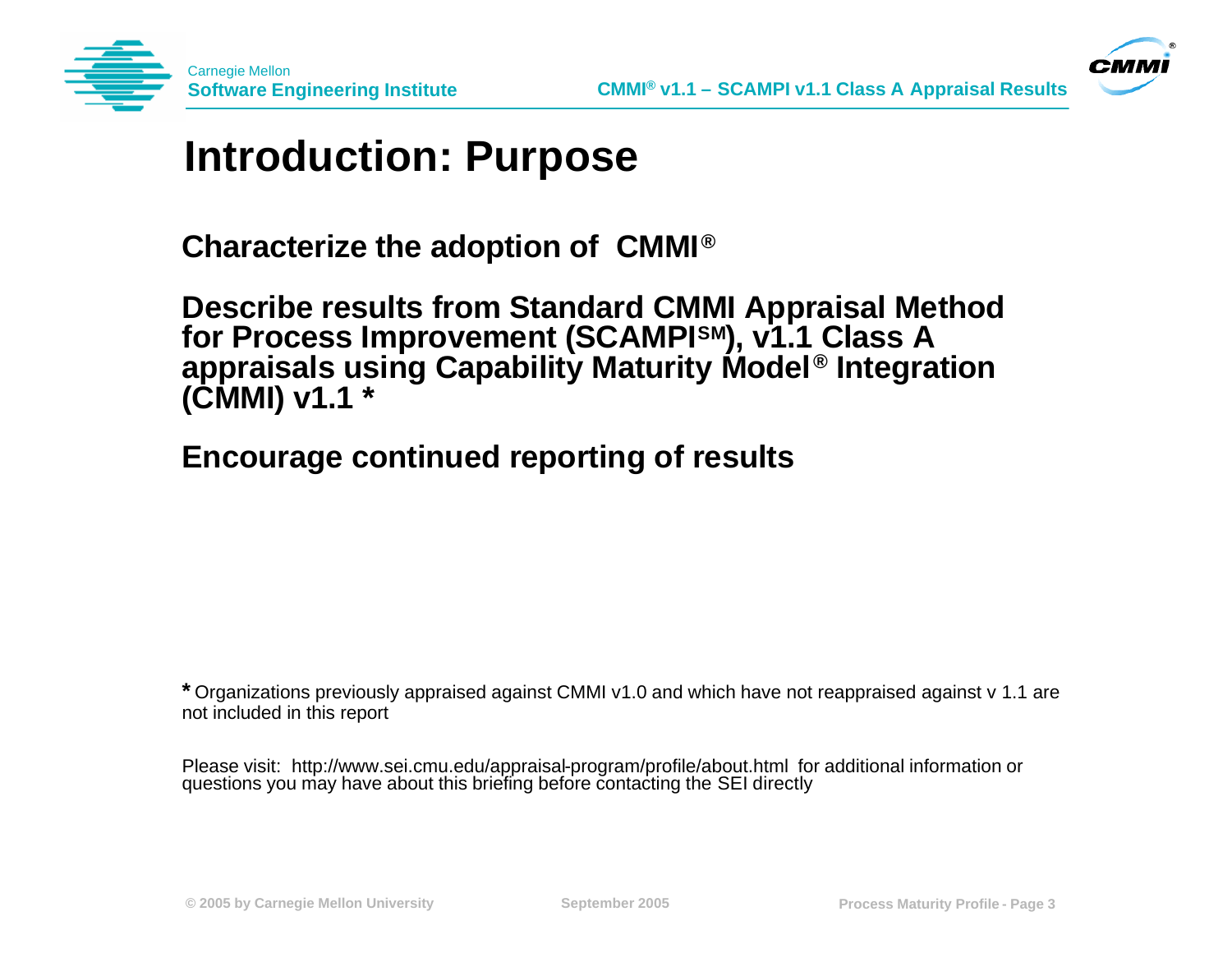



#### **Section 1. Current Status**

**SCAMPI v1.1 Class A appraisals conducted from its April**  2002 release through June 2005 <u>and</u> reported to the SEI **by July 2005**

- **•** 868 appraisals
- **organizations 782**
- **438 participating companies**
- **reappraised organizations 74**
- **projects 3,250**
- **Non-USA organizations 59.0%**

#### **Please refer to: Terms Used in this Report on page 19**

Additional charts providing different views and break down of this information will be added to this briefing as more appraisal data is reported to the SEI over time.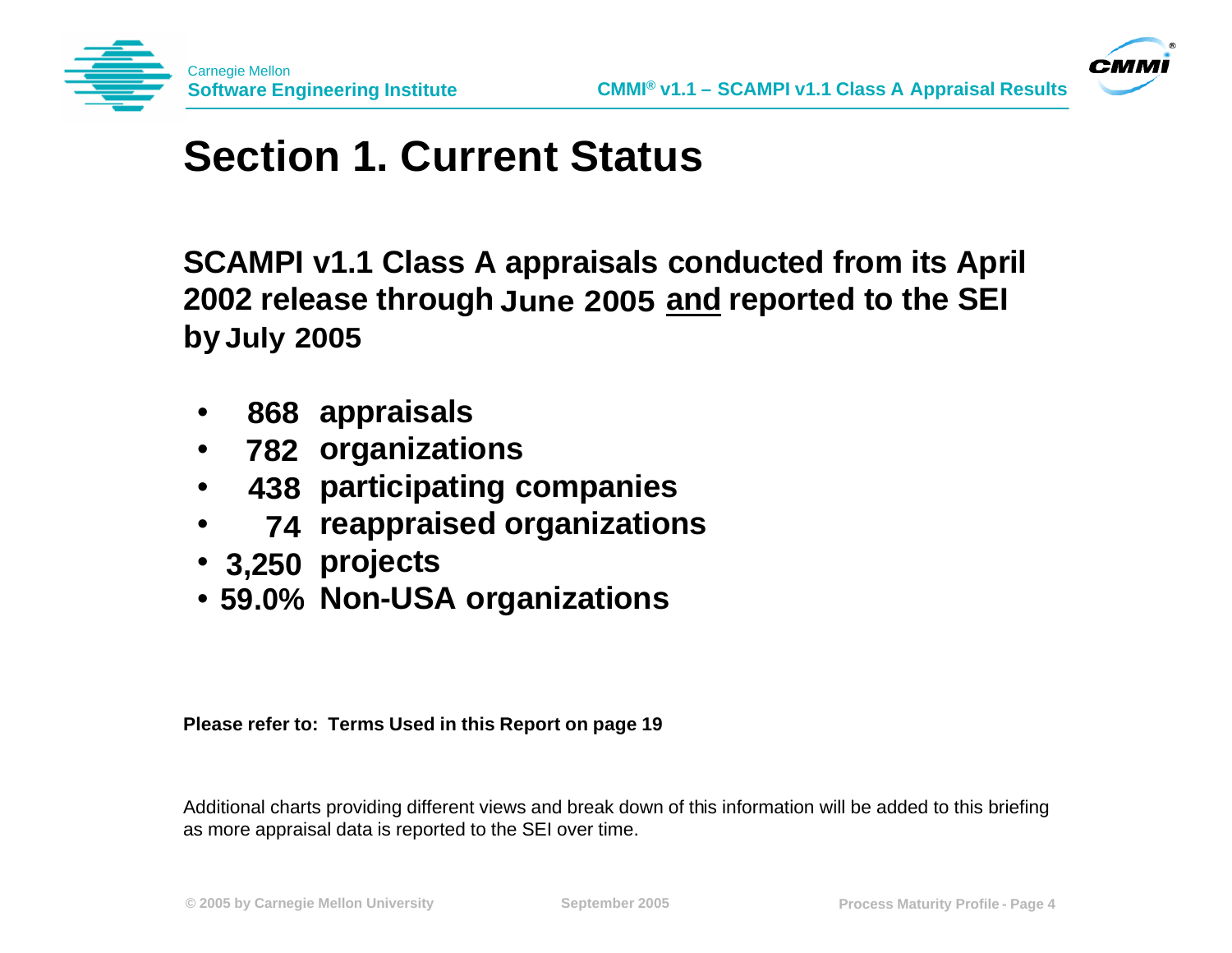



## **Process Maturity Profile by All Reporting Organizations**



#### Based on most recent appraisal of 782 organizations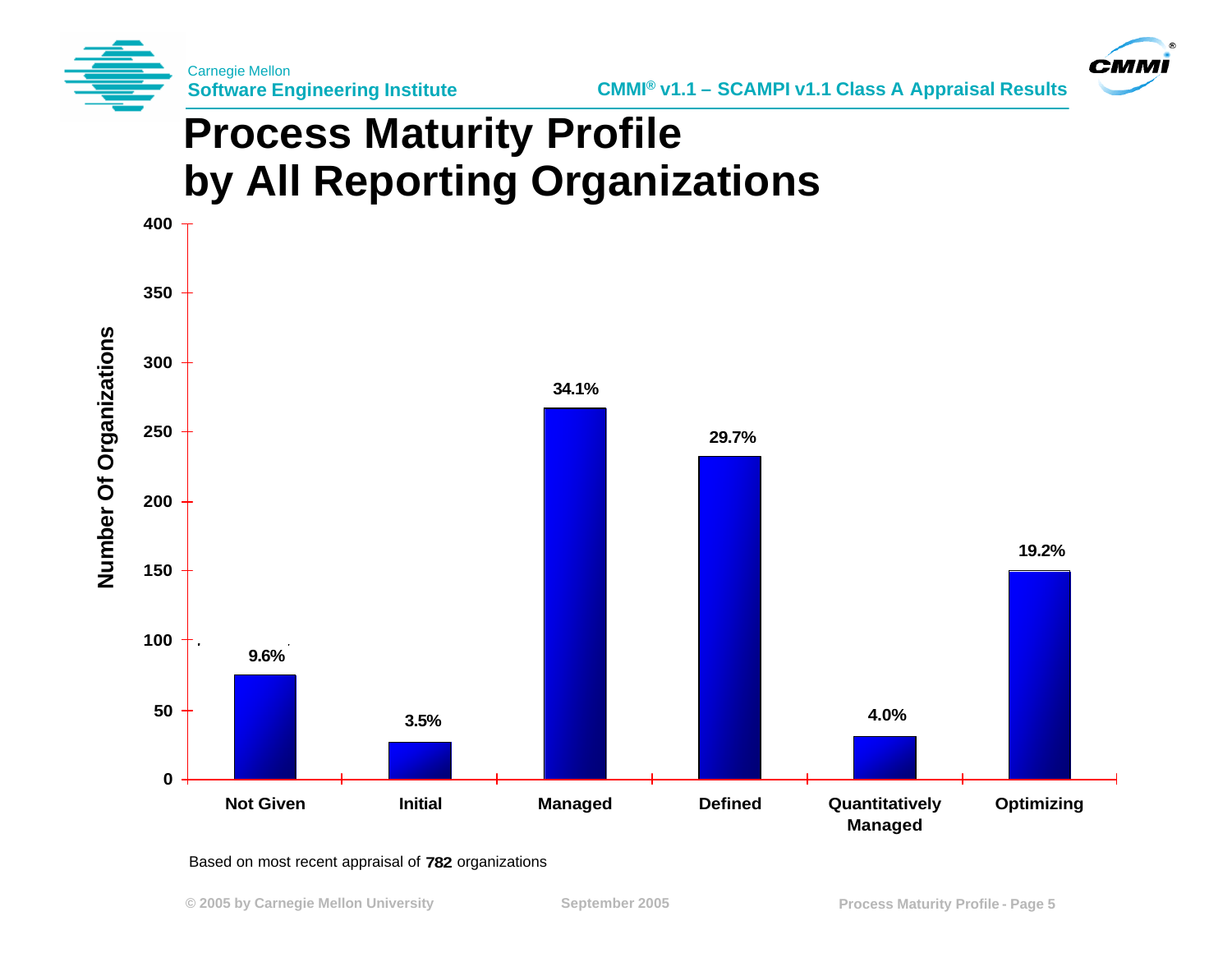



## **Reporting Organizational Categories**



Based on 782 organizations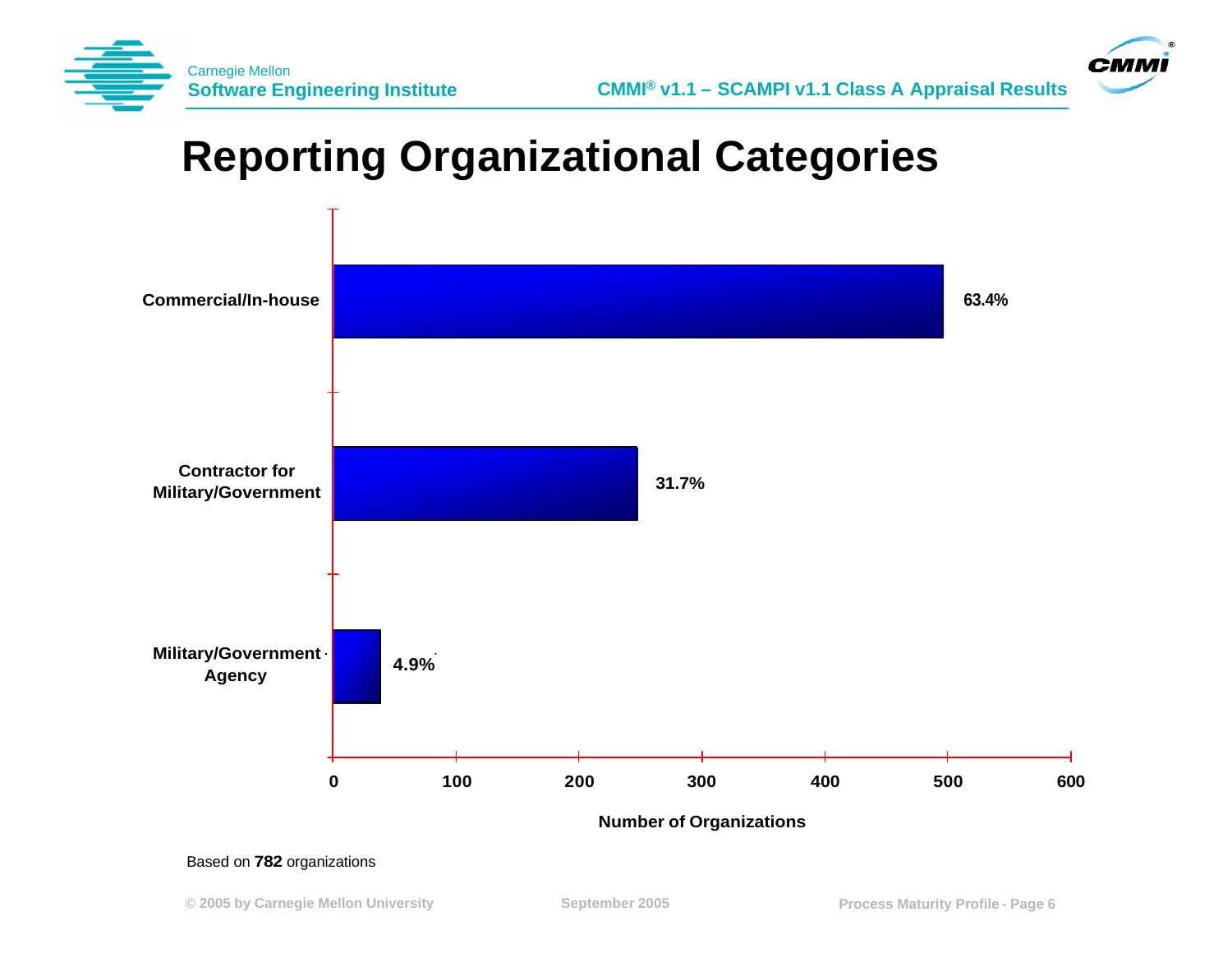



#### **Process Maturity Profile by Reporting Organization Categories**



Based on most recent appraisal, of 782 organizations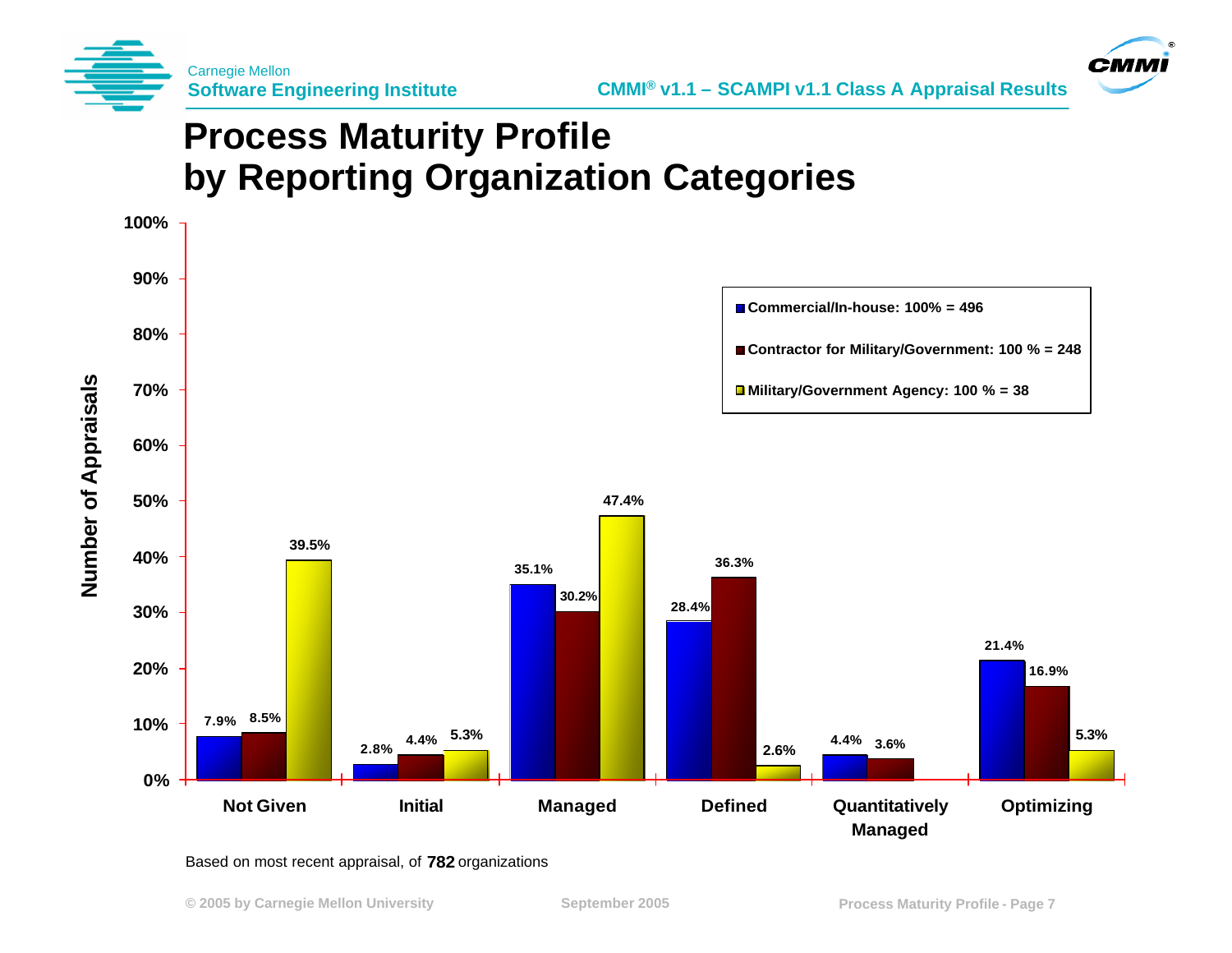



### **Organization Type**

Based on Primary Standard Industrial Classification (SIC) Code



Based on 326 organizations reporting SIC code. For more information visit: http://www.osha.gov/oshstats/sicser.html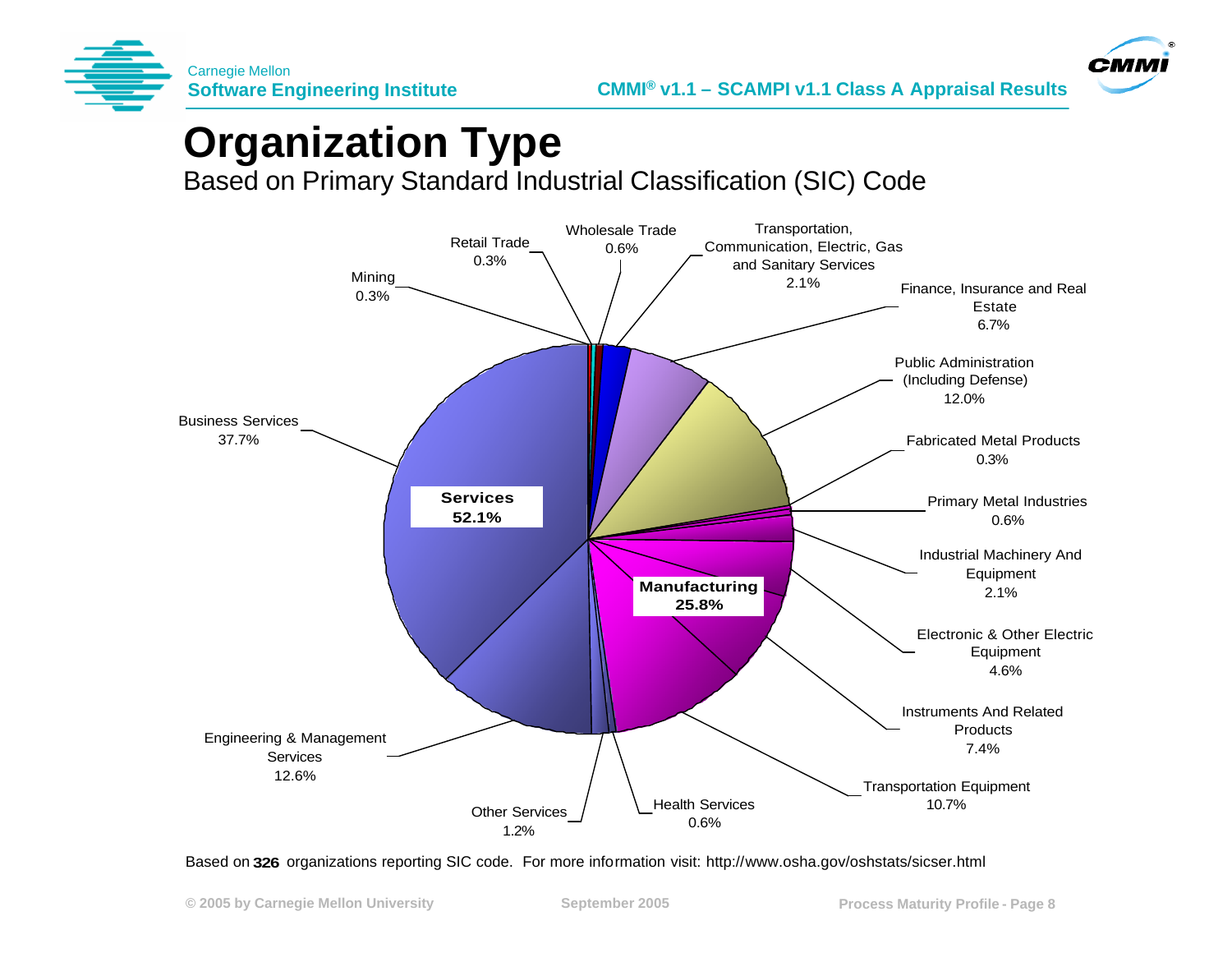



#### **Organization Size**

Based on the total number of employees within the area of the organization that was appraised



#### Based on 766 organizations reporting size data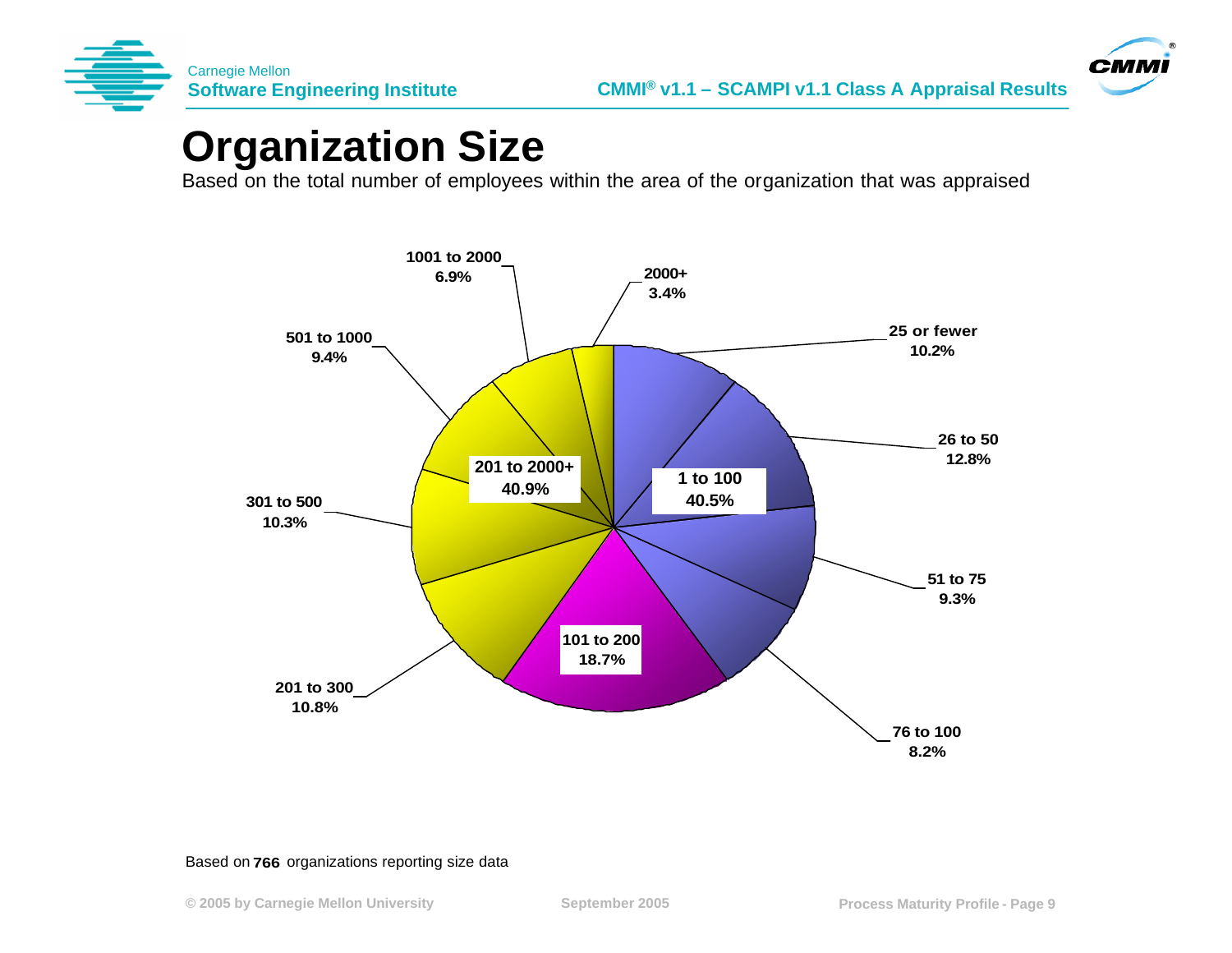



### **Maturity Profile by Organization Size**

Based on the total number of employees within the area of the organization that was appraised



Based on 766 organizations reporting size data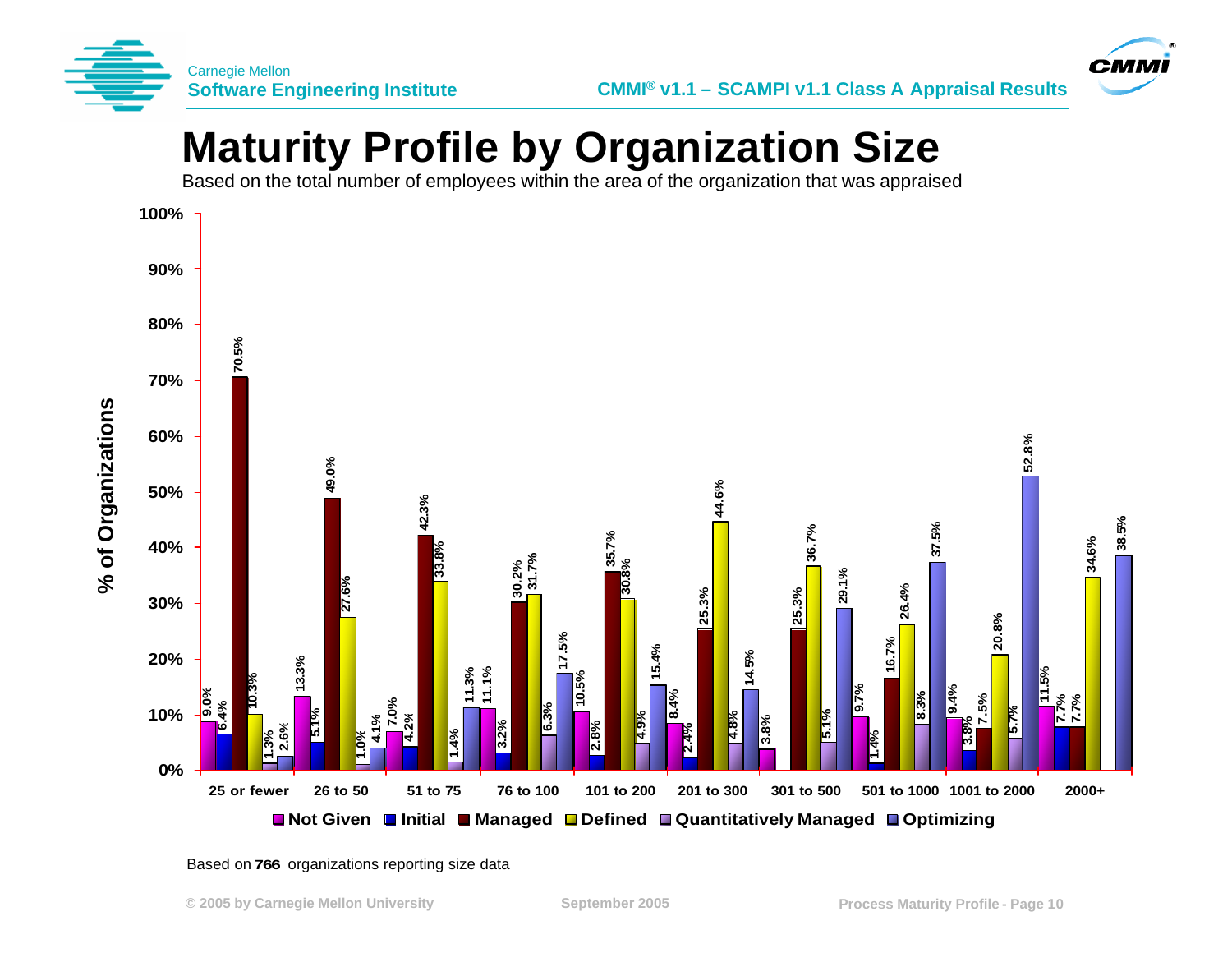



#### **Disciplines Selected for Appraisals 550 500 450** SE = System Engineering **48.7%** SW = Software Engineering IPPD = Integrated Product and **400** Process Development **46.5%** SS = Supplier Sourcing **350 Number of Appraisals Number of Appraisals 34.6% 300 250 200 150 100 4.8% 4.4% 3.3% 50 1.8% 1.3% 0.6% 0.2% 0.1% 0.1%0 SE/SW SE/SS SW SE/SW/SS SES/QHAMSES SE SE/SWIPPD CINVIPPD SW/SS SE/IPPD/SS** SS/Oddl/MS **SE/SW/SS SE/SW/IPPD/SS SE/SW/IPPD SW/IPPD SE/IPPD/SS SW/IPPD/SS**

**Based on 868 appraisals** 

#### For more information about Allowable Models & Combinations, visit: http://www.sei.cmu.edu/cmmi/background/aspec.html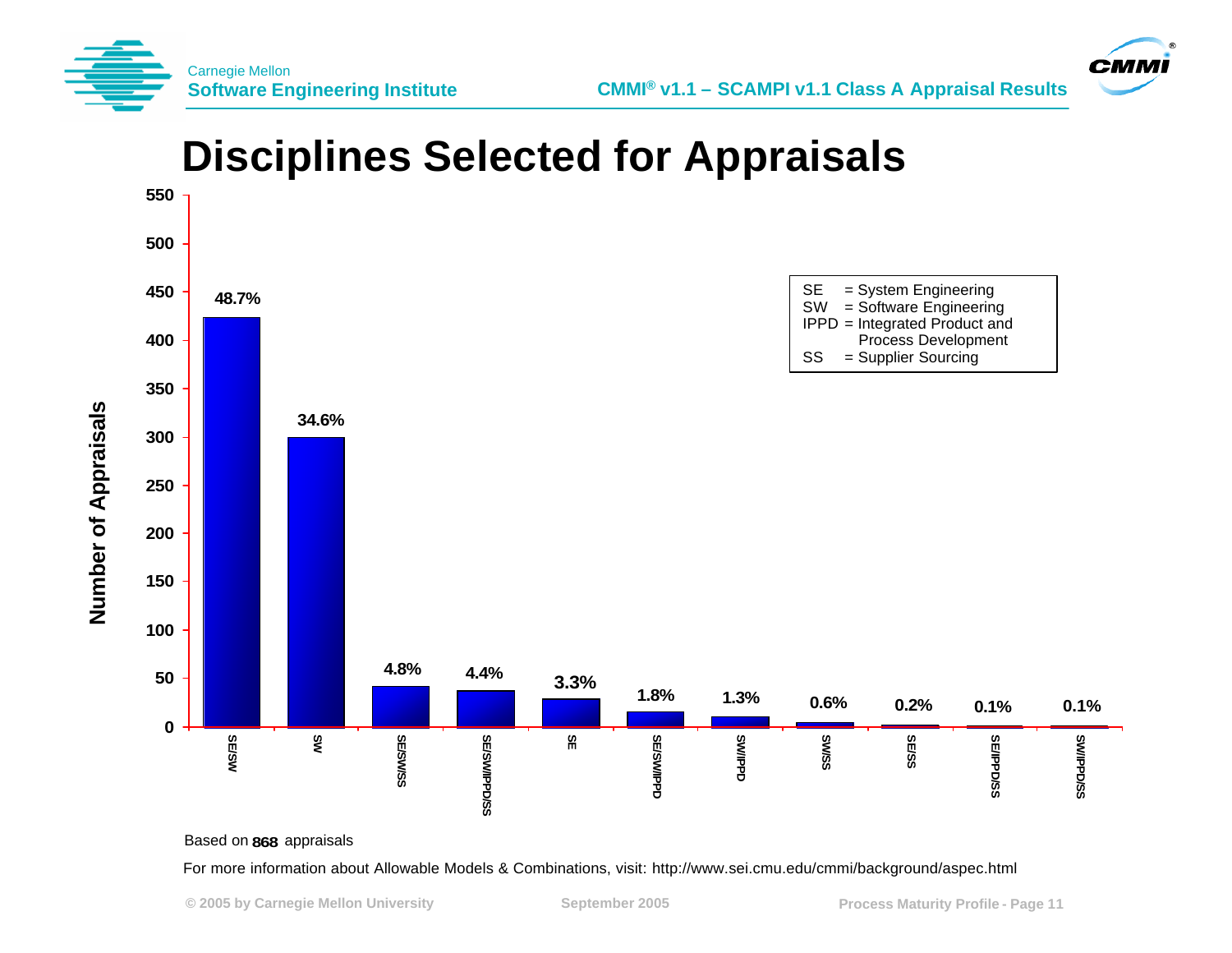



#### **Countries where Appraisals have been Performed and Reported to the SEI**



| <b>Argentina</b>            | <b>Australia</b> | <b>Belarus</b>                | <b>Belgium</b>                      | <b>Brazil</b>      | Canada                      | <b>Chile</b>       |
|-----------------------------|------------------|-------------------------------|-------------------------------------|--------------------|-----------------------------|--------------------|
| China                       | Colombia         | <b>Czech Republic Denmark</b> |                                     | Egypt              | <b>Finland</b>              | <b>France</b>      |
| Germany                     | <b>Hong Kong</b> | India                         | <b>Ireland</b>                      | <b>Israel</b>      | <b>Italy</b>                | Japan              |
| Korea, Republic of Malaysia |                  | <b>Mexico</b>                 | <b>Netherlands</b>                  | <b>New Zealand</b> | <b>Philippines Portugal</b> |                    |
| <b>Russia</b>               | <b>Singapore</b> | <b>Slovakia</b>               | <b>South Africa</b>                 | <b>Spain</b>       | <b>Sweden</b>               | <b>Switzerland</b> |
| Taiwan                      | Thailand         | <b>Turkey</b>                 | <b>United Kingdom</b> United States |                    | <b>Vietnam</b>              |                    |

Red country name: New additions with this reporting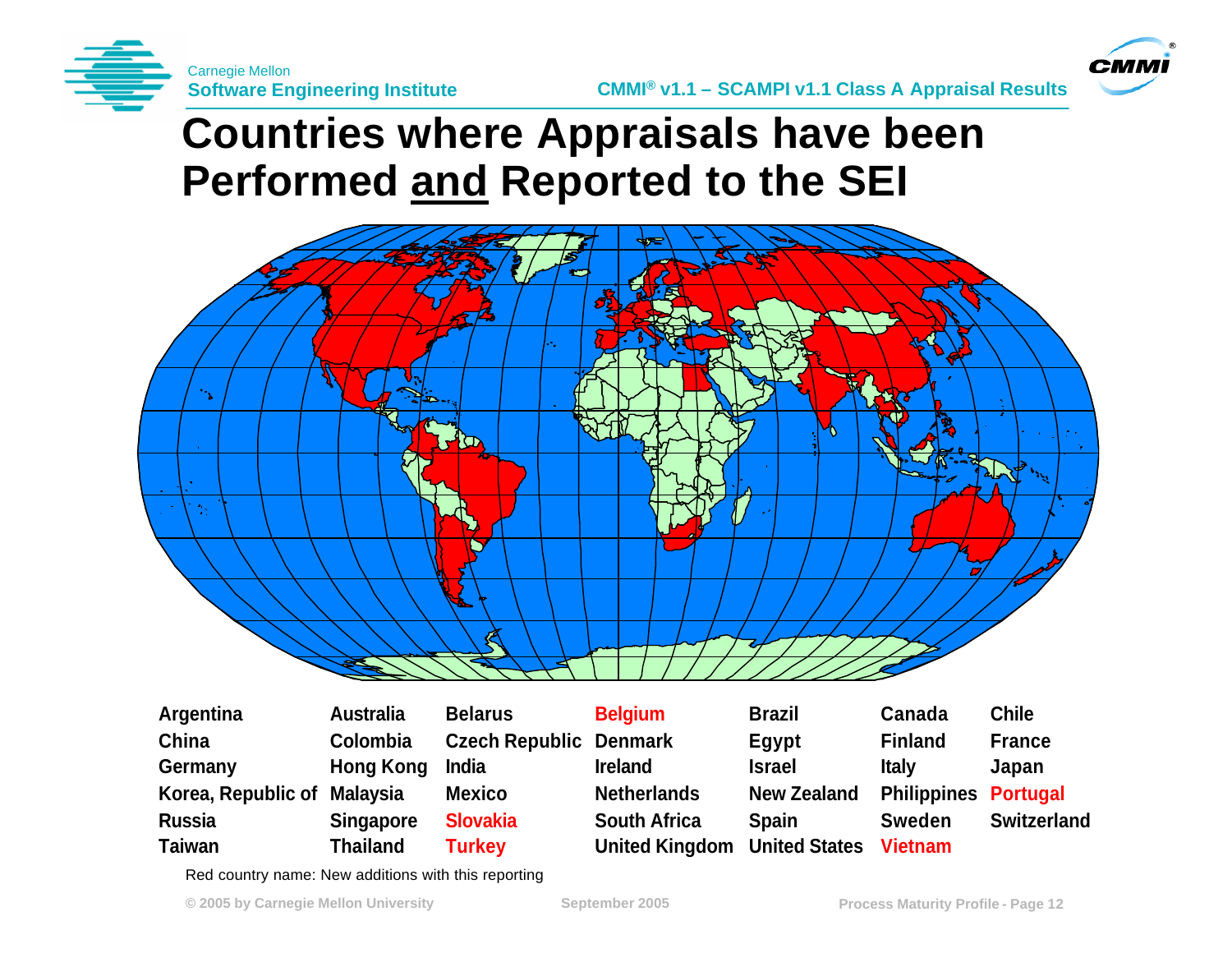



## **USA and Non-USA Reporting Organization Categories**



Based on 321 USA organizations and 461 Non-USA organizations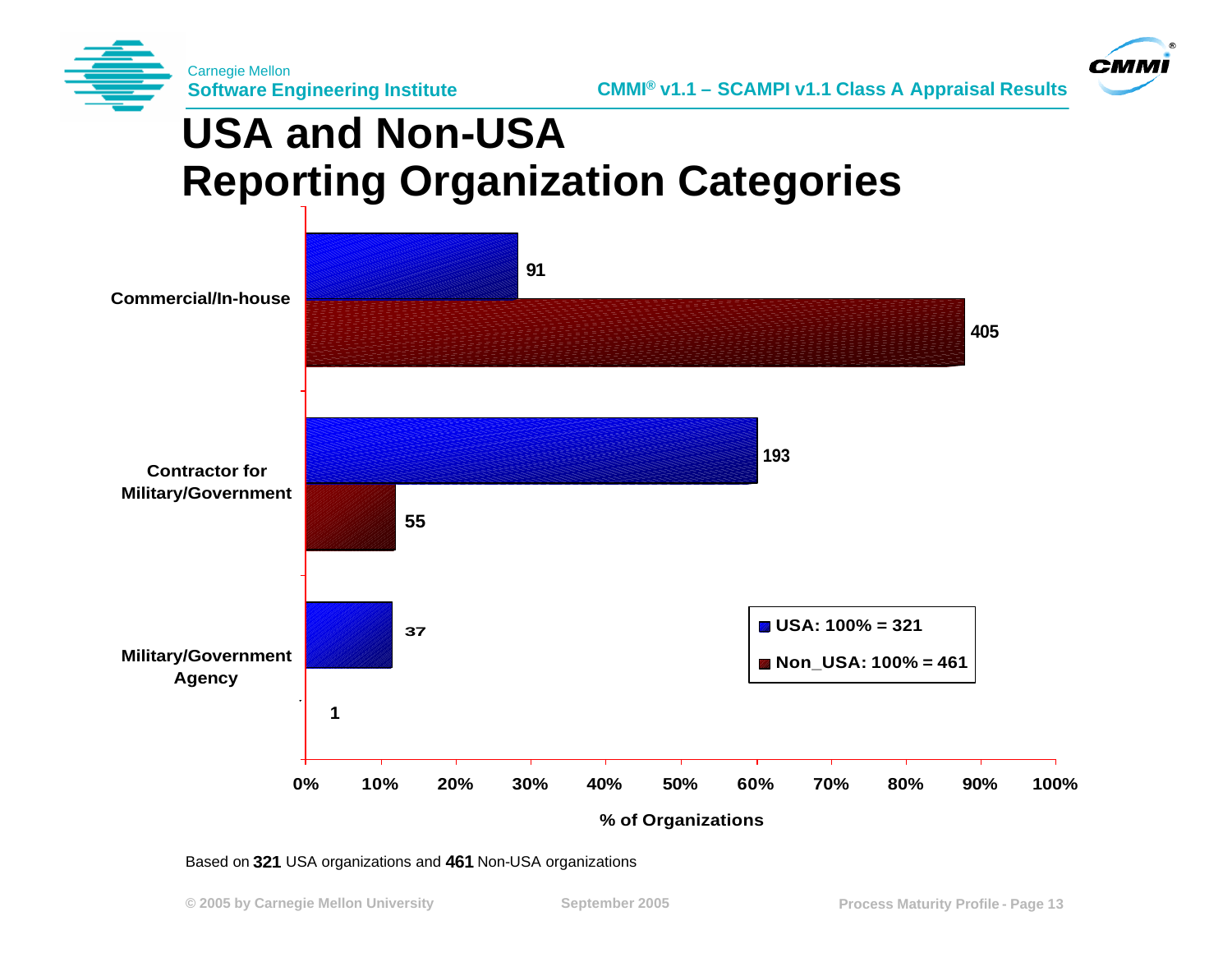



#### **Maturity Profile by All Reporting USA and Non-USA Organizations**



#### Based on 321 USA organizations and 461 Non-USA organizations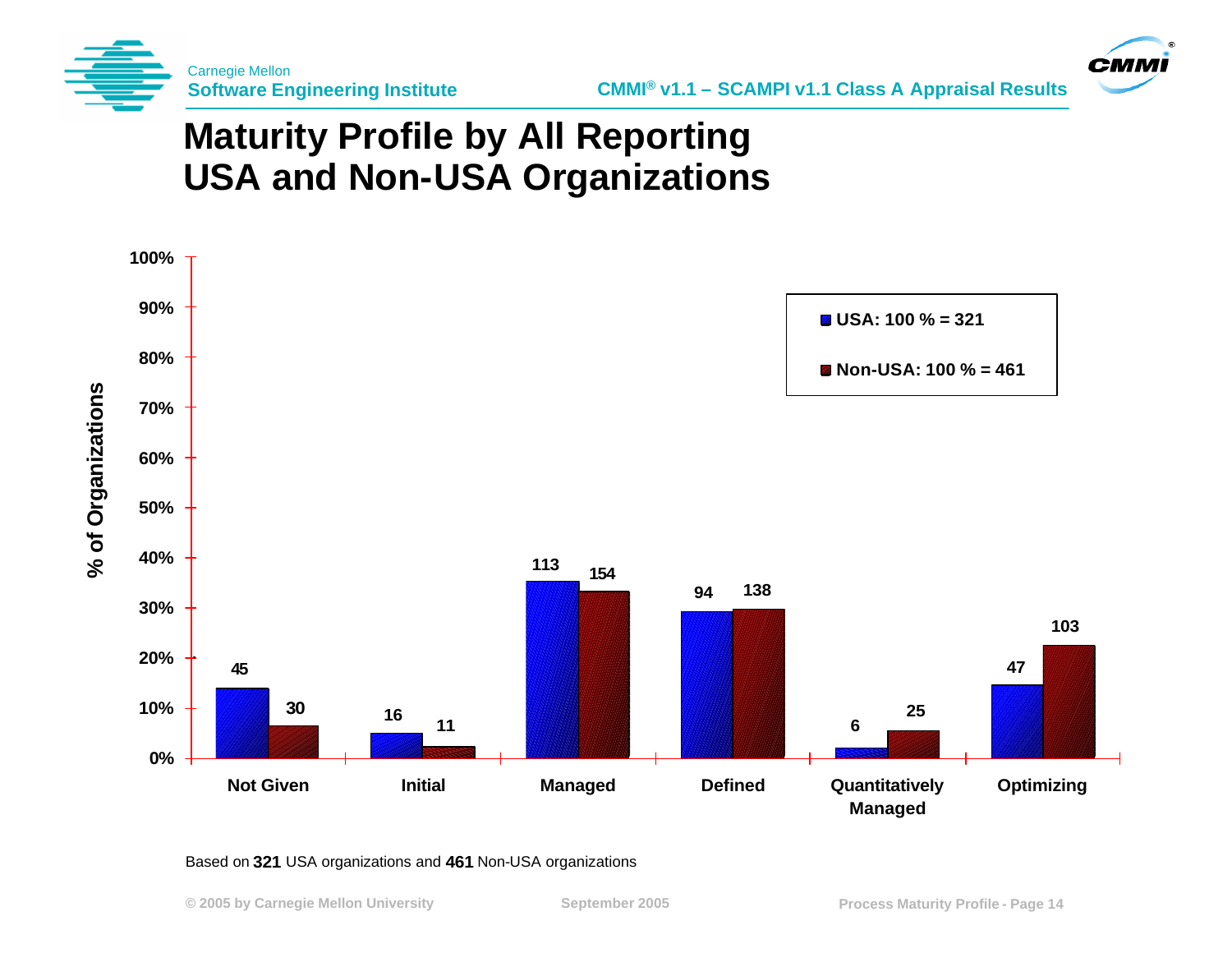



#### **Number of Appraisals and Maturity Levels Reported to the SEI by Country**

|                            |                   | <b>Maturity</b> | <b>Maturity</b>    | <b>Maturity</b> | <b>Maturity</b> | <b>Maturity</b>         |                       |                   | <b>Maturity</b> | <b>Maturity</b> | <b>Maturity</b> | <b>Maturity</b> | <b>Maturity</b> |
|----------------------------|-------------------|-----------------|--------------------|-----------------|-----------------|-------------------------|-----------------------|-------------------|-----------------|-----------------|-----------------|-----------------|-----------------|
|                            | <b>Number of</b>  | Level 1         | Level <sub>2</sub> | Level 3         | Level 4         | Level 5                 |                       | <b>Number of</b>  | Level 1         | Level 2         | Level 3         | Level 4         | Level 5         |
| <b>Country</b>             | <b>Appraisals</b> | <b>Reported</b> | <b>Reported</b>    | Reported        | Reported        | <b>Reported Country</b> |                       | <b>Appraisals</b> | <b>Reported</b> | <b>Reported</b> | <b>Reported</b> | <b>Reported</b> | <b>Reported</b> |
| Argentina                  | 10 or fewer       |                 |                    |                 |                 |                         | Korea, Republic of 30 |                   | <b>Yes</b>      | Yes             | Yes             | Yes             | Yes             |
| <b>Australia</b>           | 14                | Yes             | Yes                | Yes             | Yes             | <b>Yes</b>              | Malaysia              | 10 or fewer       |                 |                 |                 |                 |                 |
| <b>Belarus</b>             | 10 or fewer       |                 |                    |                 |                 |                         | <b>Mexico</b>         | 10 or fewer       |                 |                 |                 |                 |                 |
| <b>Belgium</b>             | 10 or fewer       |                 |                    |                 |                 |                         | <b>Netherlands</b>    | 10 or fewer       |                 |                 |                 |                 |                 |
| <b>Brazil</b>              | 10 <sup>°</sup>   |                 |                    |                 |                 |                         | <b>New Zealand</b>    | 10 or fewer       |                 |                 |                 |                 |                 |
| Canada                     | 10 or fewer       |                 |                    |                 |                 |                         | <b>Philippines</b>    | 10 or fewer       |                 |                 |                 |                 |                 |
| <b>Chile</b>               | 10 or fewer       |                 |                    |                 |                 |                         | Portugal              | 10 or fewer       |                 |                 |                 |                 |                 |
| <b>China</b>               | 62                | <b>Yes</b>      | Yes                | Yes             | Yes             | Yes                     | <b>Russia</b>         | 10 or fewer       |                 |                 |                 |                 |                 |
| Colombia                   | 10 or fewer       |                 |                    |                 |                 |                         | Singapore             | 10 or fewer       |                 |                 |                 |                 |                 |
| Czech Republic 10 or fewer |                   |                 |                    |                 |                 |                         | Slovakia              | 10 or fewer       |                 |                 |                 |                 |                 |
| <b>Denmark</b>             | 10 or fewer       |                 |                    |                 |                 |                         | South Africa          | 10 or fewer       |                 |                 |                 |                 |                 |
| Egypt                      | 10 or fewer       |                 |                    |                 |                 |                         | Spain                 | 10 or fewer       |                 |                 |                 |                 |                 |
| Finland                    | 10 or fewer       |                 |                    |                 |                 |                         | Sweden                | 10 or fewer       |                 |                 |                 |                 |                 |
| France                     | 26                | Yes             | Yes                | Yes             | N <sub>0</sub>  | Yes                     | <b>Switzerland</b>    | 10 or fewer       |                 |                 |                 |                 |                 |
| Germany                    | 16                | Yes             | Yes                | Yes             | N <sub>0</sub>  | Yes                     | <b>Taiwan</b>         | 18                | N <sub>o</sub>  | Yes             | Yes             | N <sub>o</sub>  | N <sub>o</sub>  |
| <b>Hong Kong</b>           | 10 or fewer       |                 |                    |                 |                 |                         | <b>Thailand</b>       | 10 or fewer       |                 |                 |                 |                 |                 |
| India                      | 104               | N <sub>o</sub>  | <b>Yes</b>         | Yes             | Yes             | Yes                     | <b>Turkey</b>         | 10 or fewer       |                 |                 |                 |                 |                 |
| <b>Ireland</b>             | 10 or fewer       |                 |                    |                 |                 |                         | <b>United Kingdom</b> | 29                | <b>Yes</b>      | Yes             | Yes             | Yes             | N <sub>0</sub>  |
| <b>Israel</b>              | 10 or fewer       |                 |                    |                 |                 |                         | <b>United States</b>  | 365               | Yes             | Yes             | Yes             | Yes             | <b>Yes</b>      |
| <b>Italy</b>               | 10 or fewer       |                 |                    |                 |                 |                         | Vietnam               | 10 or fewer       |                 |                 |                 |                 |                 |
| Japan                      | 100               | Yes             | Yes                | Yes             | Yes             | Yes                     |                       |                   |                 |                 |                 |                 |                 |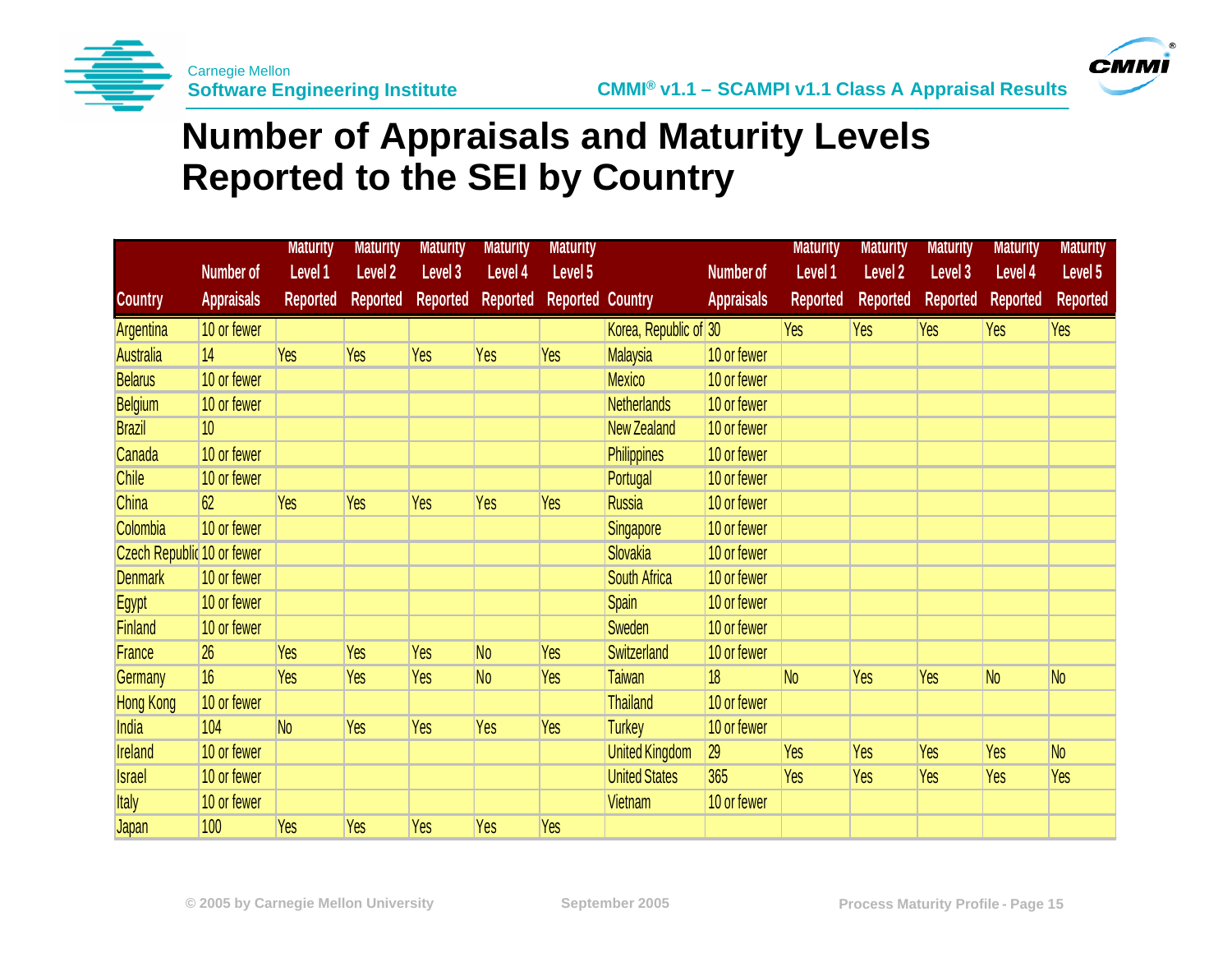

**CMM** 





**% of Appraisals**

Based on 42 appraisals reporting a maturity level 1 rating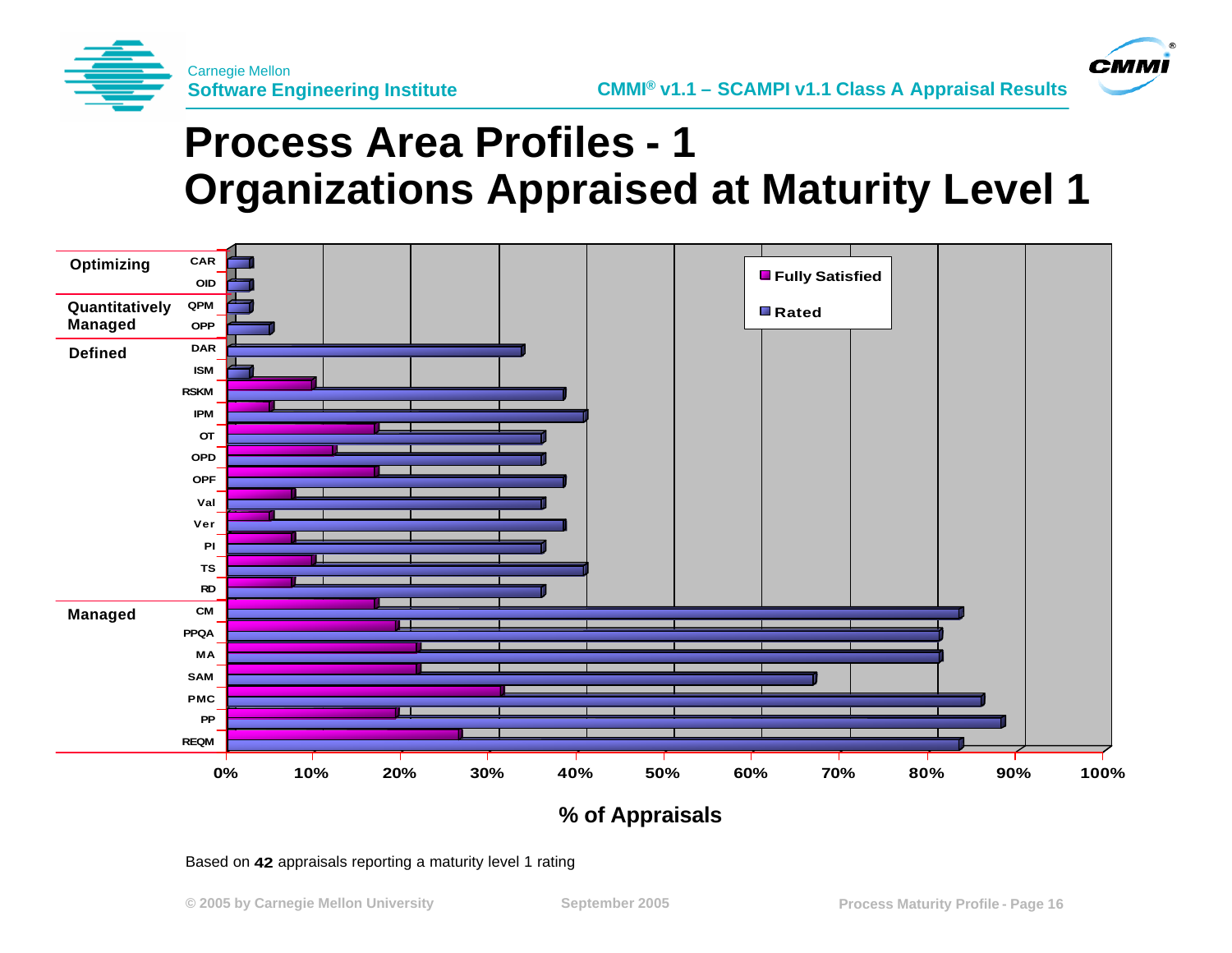

**CMM** 

### **Process Area Profiles - 2 Organizations Appraised at Maturity Level 2**



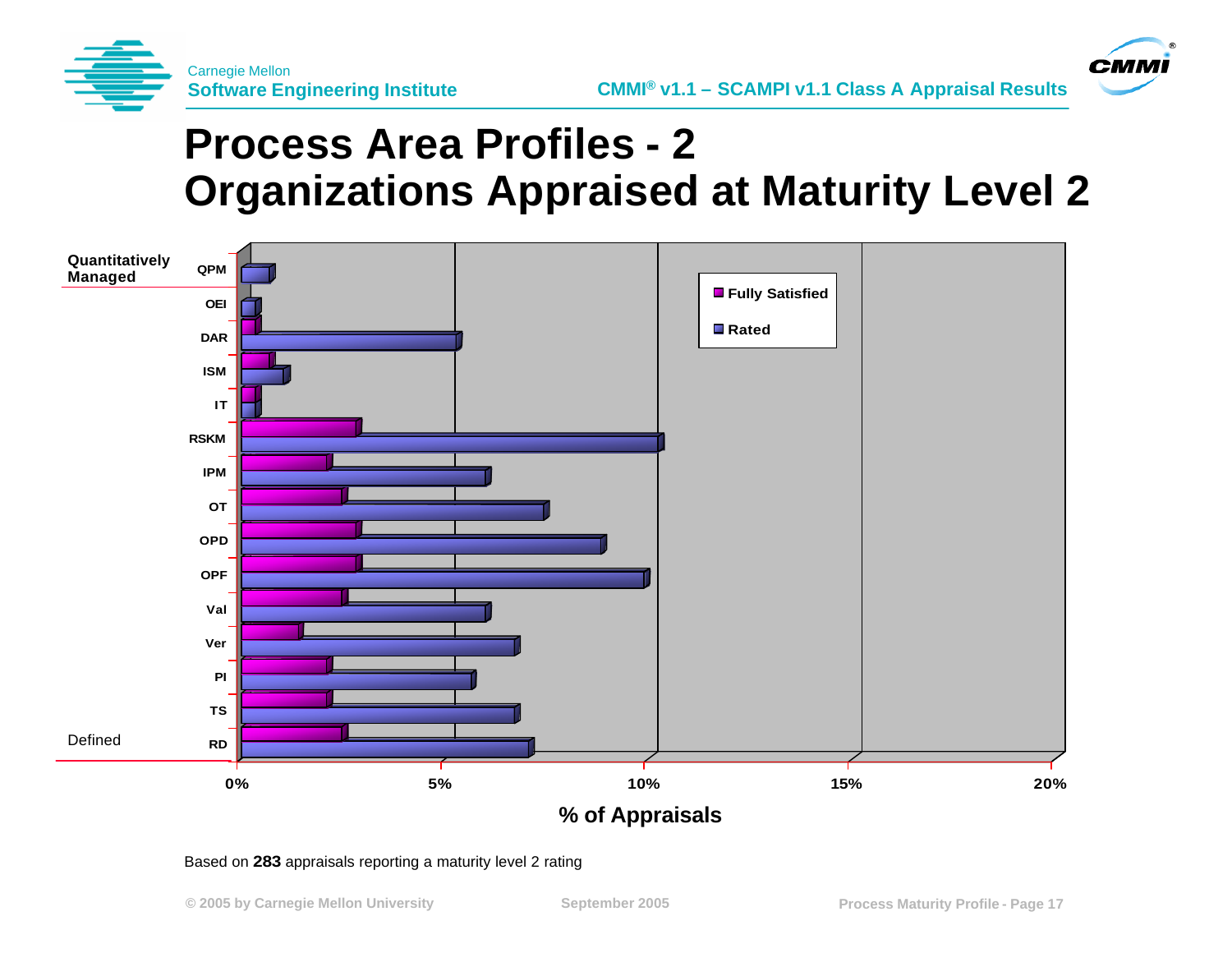



### **Summary**

**868 appraisals have been reported to the SEI in 40 months**

**Commercial/In-House organizations reporting appraisals is increasing more rapidly than other organizational categories**

**Government/Military and Government/Military Contractors reporting appraisals is increasing at a stable and consistent rate** 

**The highest percentage of Commercial/In-House organizations reporting appraisals is from outside the USA** 

**The highest percentage of Government/Military Contractors reporting appraisals is from the USA** 

**Comparing early reports of the SW-CMM maturity profile with early CMMI data reflects a more mature CMMI® profile**

**Additional information and charts will be added to this briefing as more appraisals are reported and more data is available to support the breakdowns**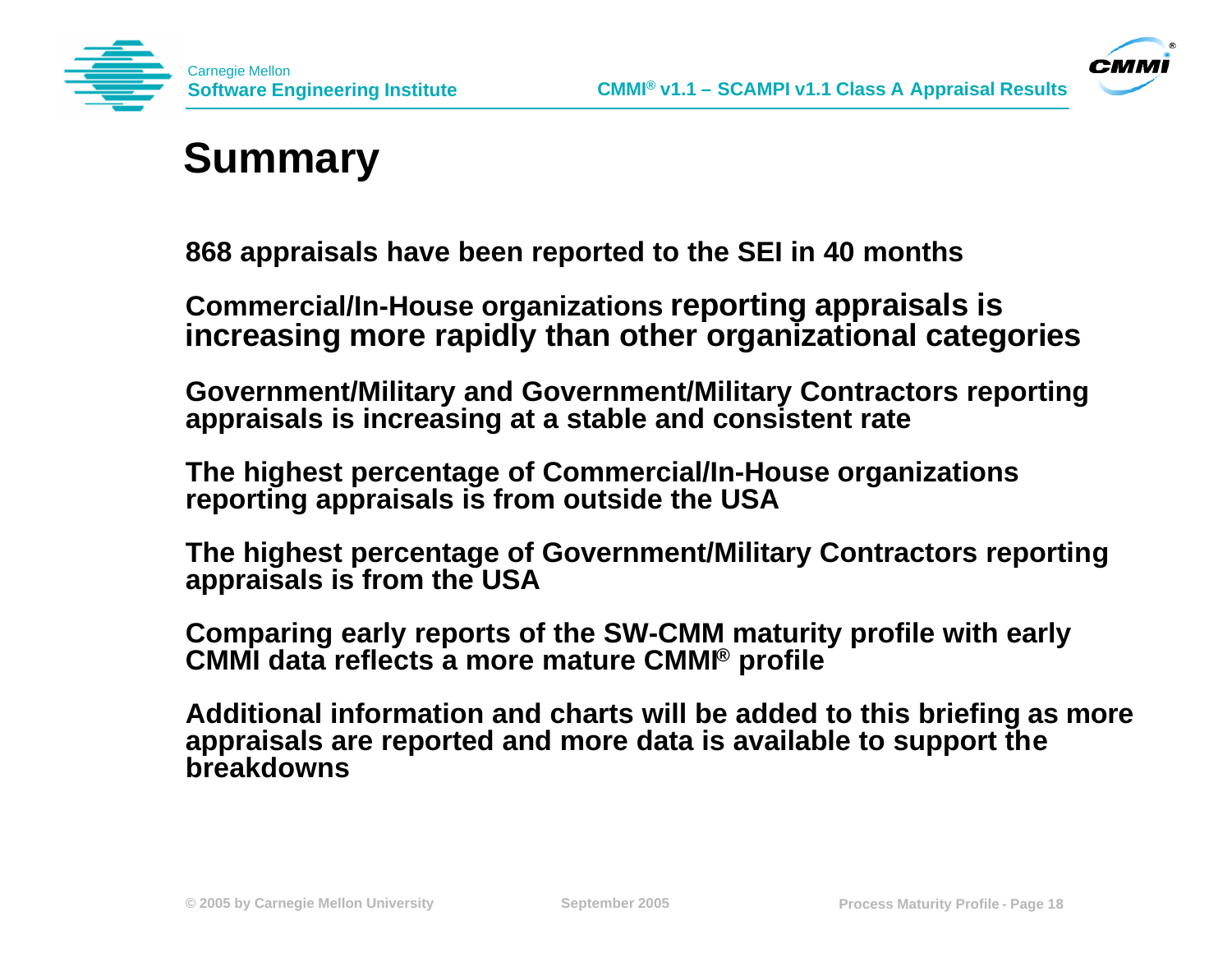



#### **Terms Used in this Report**

- **Company** Parent of the appraised entity A company can be a commercial or non-commercial firm, for-profit or not for-profit business, a research and development unit, a higher education unit, a government agency, or branch of service, etc.
- **Organization** a.k.a. Appraised entity

The organization unit to which the appraisal results apply. An appraised entity can be the entire company, a selected business unit, units supporting a particular product line or service, etc.

**Non-USA** - Appraised entity whose geographic location is not within the United States. The parent of the appraised entity may or may not be based within the United States.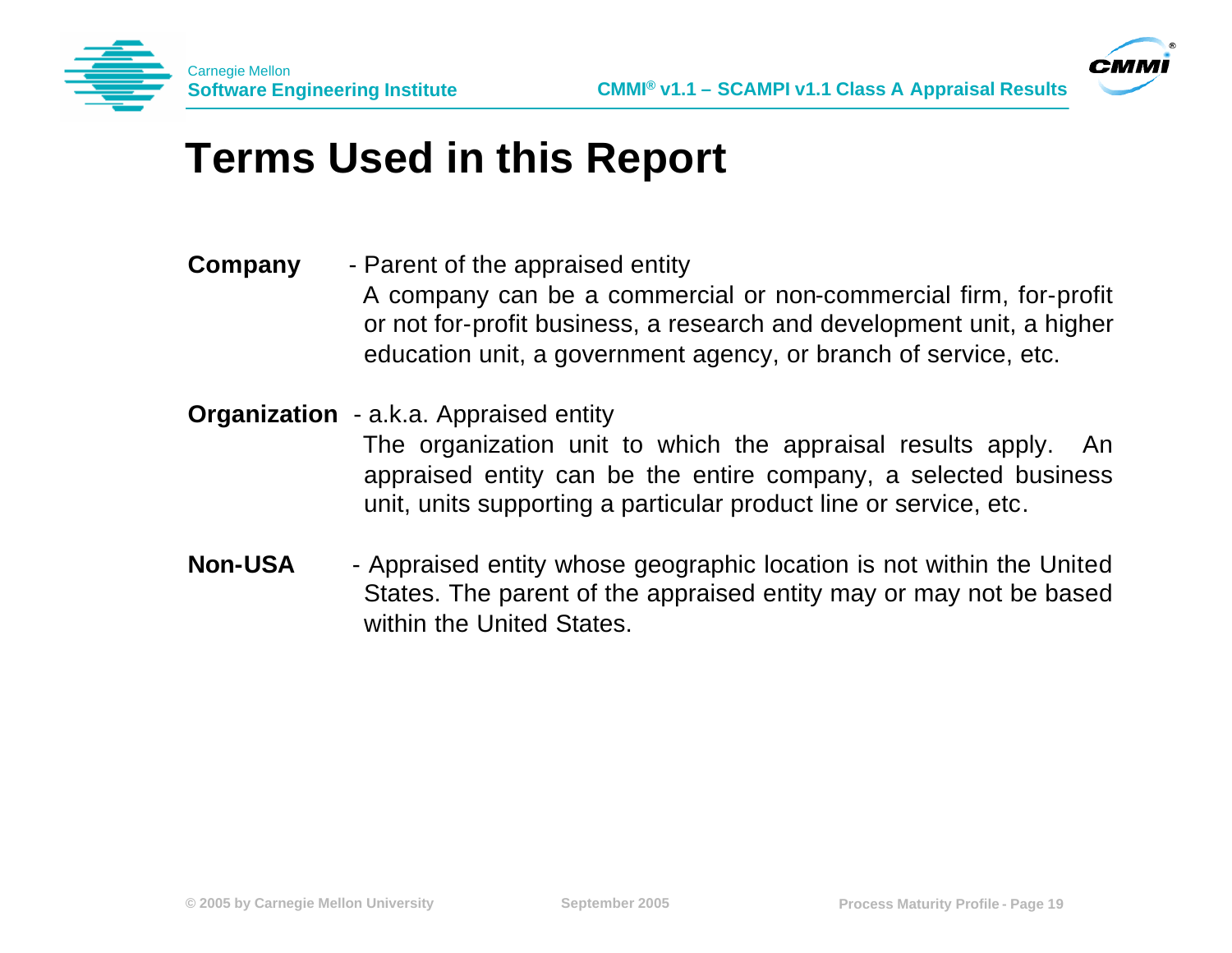



## **Report your Appraisal Results to the SEI**

**The briefing is only possible due to the cooperation of organizations and individuals sending in their appraisal results to the SEI**

**In order to provide this information and service in the future, it will depend on this continued cooperation**

**Please visit:**

**http://www.sei.cmu.edu/appraisal-program/profile/about.html**

**for forms, information, and instructions on how to report appraisals to the SEI**